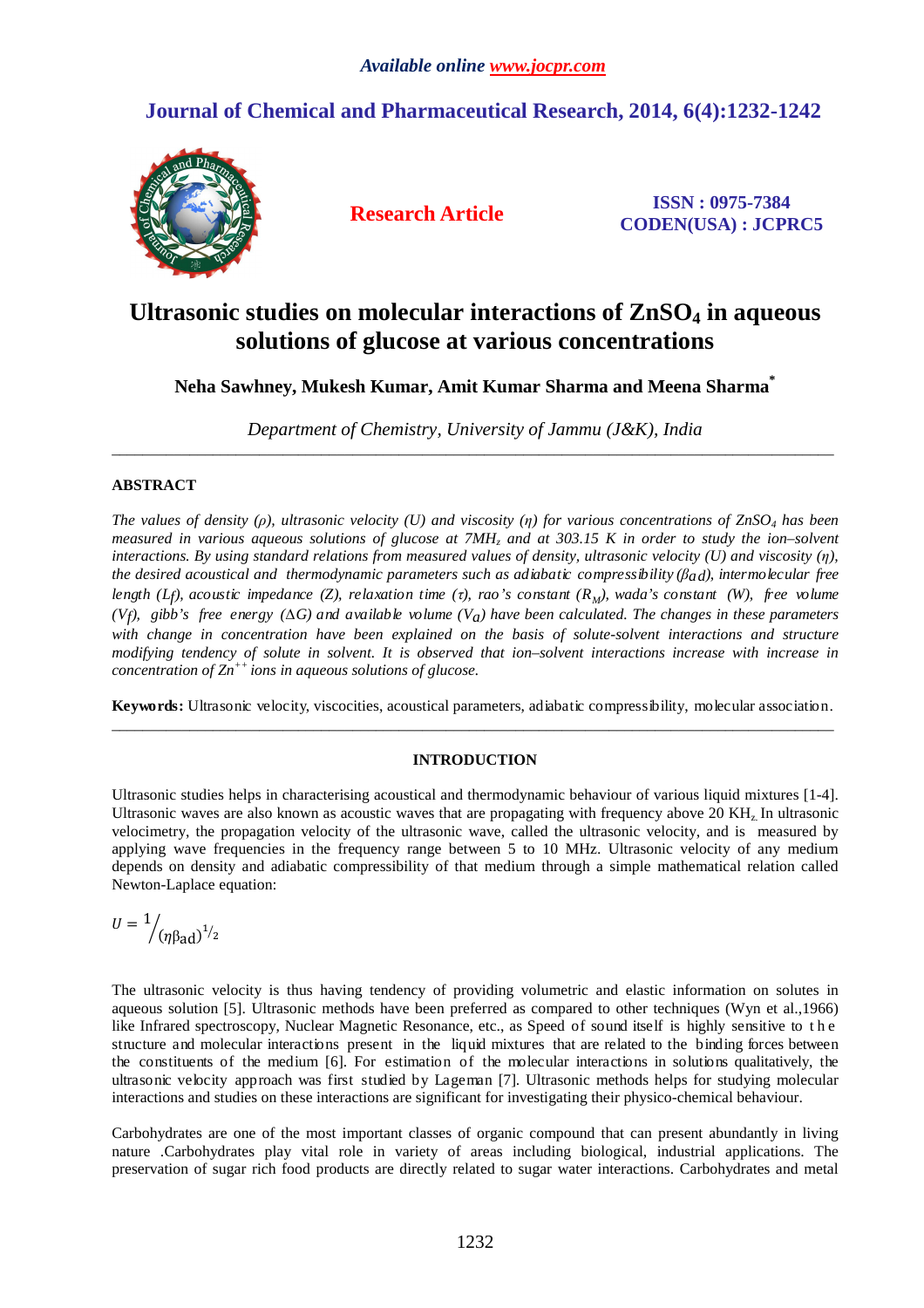cations coexist in biological fluids. Carbohydrates metal complexes plays a vital role in chemistry and biology so various studies of interaction between carbohydrates and metal cations have been carried out. Measurement of ultrasonic velocity and related parameters give insight into solution properties. As ultrasonic waves pass through liquid medium they undergo dispersion and disturbing the equilibrium between the molecules. The velocity of ultrasonic waves plays a very important role for interpreting ion-solvent interactions or solute-solvent interactions which determine the chemical structure of solute-solvent molecules. Jacobson's model and Shaaf's model have been extensively used to explain and interpret the results [8,9].

*\_\_\_\_\_\_\_\_\_\_\_\_\_\_\_\_\_\_\_\_\_\_\_\_\_\_\_\_\_\_\_\_\_\_\_\_\_\_\_\_\_\_\_\_\_\_\_\_\_\_\_\_\_\_\_\_\_\_\_\_\_\_\_\_\_\_\_\_\_\_\_\_\_\_\_\_\_\_*

# **EXPERIMENTAL SECTION**

Glucose and Zinc Sulphate (A R grade) were dried under vaccum for 24 hours before use to minimize decomposition due to bacterial contamination. Triply distilled water was used for preparation of various solutions and this was prepared by distilling ordinary water thrice over alkaline KMnO<sub>4</sub> in all glass apparatus.

# **Density Measurement**

Densities of various solutions were measured using 5 ml capacity of specific gravity bottle. The temperature is maintained constant by immersing the bottle in Juloba thermostat for 15 minutes. The density can be calculated using the formula

$$
\rho_2 = \binom{W_2}{W_1} \rho_1 \tag{1}
$$

where,

 $w_1$ , is the weight of the distilled water.  $w<sub>2</sub>$ , is the weight of the experimental liquid.  $\rho_1$ , is the density of water.  $\rho_2$ , is the density of experimental liquid. Density of water is taken from the literature

Weight can be determined by using digital balance with accuracy of  $0.0001$  g/m<sup>3</sup>.

# **Viscosity measurement**

The viscosity of the aqueous solutions is measured using an Ostwald's viscometer calibrated with doubly distilled water. The Ostwald's Viscometer with the experimental liquid is immersed in a temperature controlled water bath. The flow of time was measured by a digital stop watch. The viscosity can be calculated using the formula

$$
\eta_2 = \eta_1 \binom{t_2}{t_1} \binom{\rho_2}{\rho_1} \qquad \text{(kgm}^{-1} \text{s}^{-1}) \tag{2}
$$

where,

 $\eta_1$ , is the Viscosity of water  $t<sub>1</sub>$ , is the time of flow of water  $\rho_1$ , is the density of water.  $\eta_2$ , is the viscosity of the experimental liquid.  $t_2$ , is the time of flow of the experimental liquid.

 $\rho_2$ , is the density of the experimental liquid.

# **Velocity Measurement**

Ultrasonic velocity for different solutions was measured using Single crystal interferometer (Mittal Enterprises, New Delhi) with frequency 7 MHz, Fig.1. Constant temperature was maintained by thermostatic water bath arrangement with accuracy of  $\pm 0.01^{\circ}$ C. The experimental liquid was taken in a measuring cell and this electronically operated constant temperature bath has been used to circulate water through the outer jacket of this double walled cell. The principle used in the measurement of velocity '*v*' is based on the accurate determination of the wavelength '*λ*' in the medium. Ultrasonic waves of known frequency '*f* ' are produced by a quartz plate fixed at the bottom of the cell. The waves are reflected by a movable metallic plate kept parallel to quartz plate. Standing waves are formed in the medium if the separation between the plates is exactly a whole multiple of sound wavelength. The acoustic resonance give rise to an electrical reaction on the generator driving the quartz plate and the anode current of the generator become maximum.

If the distance is now increased or decreased and the variation is exactly one half wavelengths or multiple of it, anode current again become maximum. By noting the initial and final position of the micrometer for n complete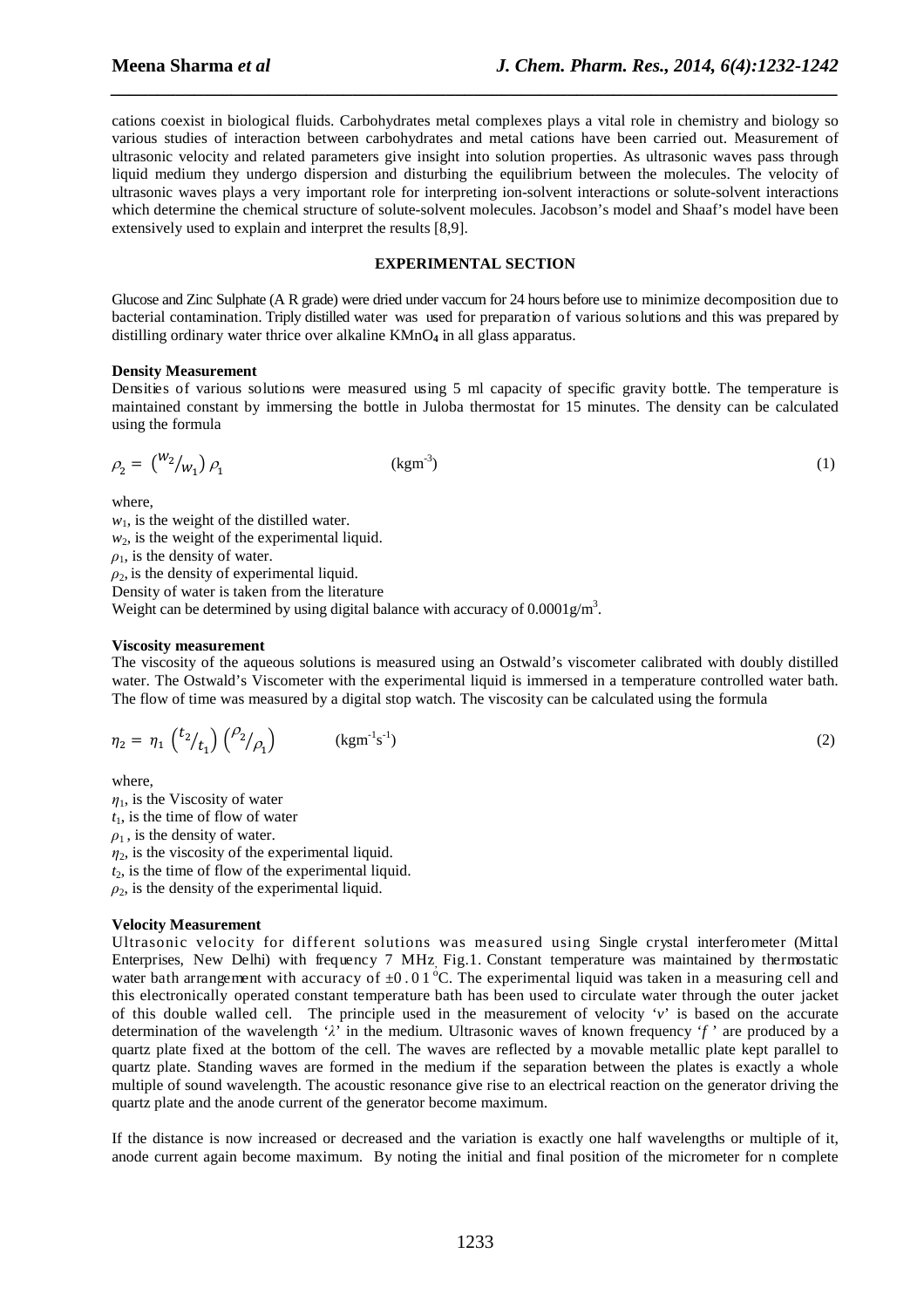$(4)$ 

movements (maxima-minima-maxima) of the micro-ammeter needle, one can find out the distance (d) moved by the parallel reflector. The wavelength is calculated as

*\_\_\_\_\_\_\_\_\_\_\_\_\_\_\_\_\_\_\_\_\_\_\_\_\_\_\_\_\_\_\_\_\_\_\_\_\_\_\_\_\_\_\_\_\_\_\_\_\_\_\_\_\_\_\_\_\_\_\_\_\_\_\_\_\_\_\_\_\_\_\_\_\_\_\_\_\_\_*

$$
\lambda = 2d/n \tag{3}
$$

From the knowledge of wavelength ' *λ*' the velocity '*v*' can obtained by the relation;

$$
u = \lambda x f \qquad (ms^{-1})
$$

The apparatus used for measuring ultrasonic velocity of liquids can be represented as follows:



**Fig. 1: Schematic representation of apparatus used for measuring ultrasonic velocity of liquids.**

## **RESULTS AND DISSCUSSION**

From experimentally determined values of density, ultrasonic velocity and viscosity, various parameters can be calculated such as: adiabatic compressibility (βad), intermolecular free length (Lf), acoustic impedance (Z), relaxation time (τ), rao's constant (R<sub>M</sub>), wada's constant (W), free volume (Vf), gibb's free energy (ΔG) and available volume  $(V_a)$  were calculated:

# **a**) **Adiabatic compressibility (βad** )

Adiabatic compressibility depends on speed of sound and density of medium and thus was calculated by using the

equation known as Newton Laplace equation:  
\n
$$
\mathbf{\beta}_{ad} = \mathbf{1}_{\mathbf{\mu}^2 \mathbf{\rho}_{(kg^{-1} \text{ ms}^{-2})}}
$$
\n(5)

Where,  $u =$  velocity  $\& \rho =$  density of given solution

#### **b) Intermolecular free length (Lf )**

Intermolecular free length was determined by using the following formula given by Jacobson [10,11]

$$
\mathbf{L}_{\mathbf{f}} = \mathbf{K}_{\mathbf{T}} \boldsymbol{\beta}_{ad}^{\mathbf{1}/2} \text{ (m)} \tag{6}
$$

Where  $K_T$  is temperature dependent constant  $(=(93.875+0.375T)x10^{-8})$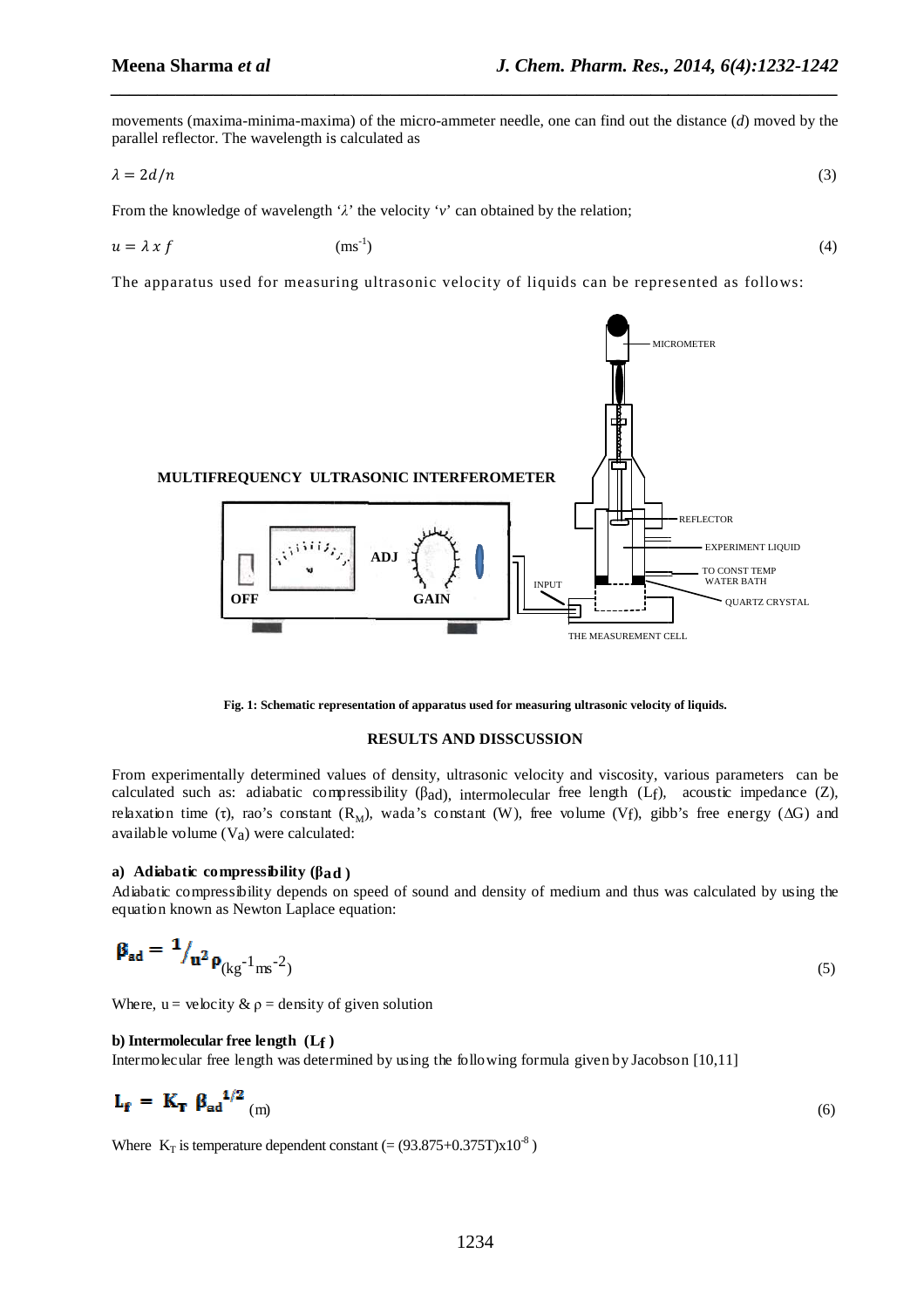# **c)Acoustic impedance (Z)**

Acoustic impedance was determined d from equation,

$$
(\text{kg m}^2 \text{s}^{-1}) \mathbf{Z} = \mathbf{u} \times \mathbf{\rho}
$$
 (7)

*\_\_\_\_\_\_\_\_\_\_\_\_\_\_\_\_\_\_\_\_\_\_\_\_\_\_\_\_\_\_\_\_\_\_\_\_\_\_\_\_\_\_\_\_\_\_\_\_\_\_\_\_\_\_\_\_\_\_\_\_\_\_\_\_\_\_\_\_\_\_\_\_\_\_\_\_\_\_*

# **d)The relaxation time (τ)**

The relaxation time  $(τ)$  [12] was calculated from the relation,

$$
\tau = \left(\frac{4}{3}\right)\beta_{\text{ad}}\eta \tag{8}
$$

**e**) Rao's constant  $(R_M)$ 

Rao's constant was calculated by using following equation,

$$
\mathbf{R}_{\mathbf{M}} = \begin{pmatrix} \mathbf{M}_{\mathbf{eff}} / \mathbf{p} \end{pmatrix} \mathbf{u}^{1/3} \qquad \qquad (\mathbf{m}^{10/3} \mathbf{s}^{-1/3} \mathbf{m} \mathbf{d}^{-1}) \qquad (9)
$$

# **f) Wada's constant (W)**

Wada's constant was calculated by following equation,

$$
\mathbf{W} = \begin{pmatrix} \mathbf{M_{eff}} \\ \rho \end{pmatrix} \beta_{ad}^{-1/7} \qquad (m^3/mole(N/m^2)^{1/7})
$$
 (10)

#### **g) Free volume (Vf)**

Free volume was calculated by above equation.  $\mathbf{Q}$  .

$$
\mathbf{V}_{\mathbf{f}} = \begin{pmatrix} \mathbf{M}_{\mathbf{eff}} \mathbf{u} \\ \mathbf{K} \mathbf{u} \end{pmatrix}^{\mathcal{V}_{2}} \qquad (\mathbf{m}^{3})
$$
 (11)

Where  $M_{\text{eff}}$  is the effective molecular weight of solution, which is expressed as  $M_{\text{eff}} = \Sigma M = m_i x_i$  where, x and m are the mole fraction and molecular weight of the individual component in the mixture respectively. K is the temperature independent constant and its value is 4.28  $\times 10^9$ .

# **h) Gibb's free energy (∆G)** Gibbs free energy can be calculated from a coustic relaxation time  $(τ)$  as follows,  $\Delta G = RT \ln \left(\frac{kT\tau}{h}\right)$

$$
(\text{J} \,\text{mol}^{-1})\tag{12}
$$

Where k is Boltzmann constant, T is the absolute temperature and h is the plank's constant.

# **i) Available volume (Va)**

The available volume is a direct measure of compactness in the liquid and the strength of attraction between the molecules of a liquid or a liquid mixture. It can be calculated from Schaaf's relation,

$$
\mathbf{V}_{\mathbf{a}} = \mathbf{V}_{\mathbf{m}} \left( \mathbf{1} - \mathbf{u} / \mathbf{u}_{\infty} \right) \tag{13}
$$

The experimentally determined values of density  $(\rho)$ , viscosity  $(\eta)$ , ultrasonic velocity  $(U)$  for liquid mixture at 303.15 K are represented in Table 1.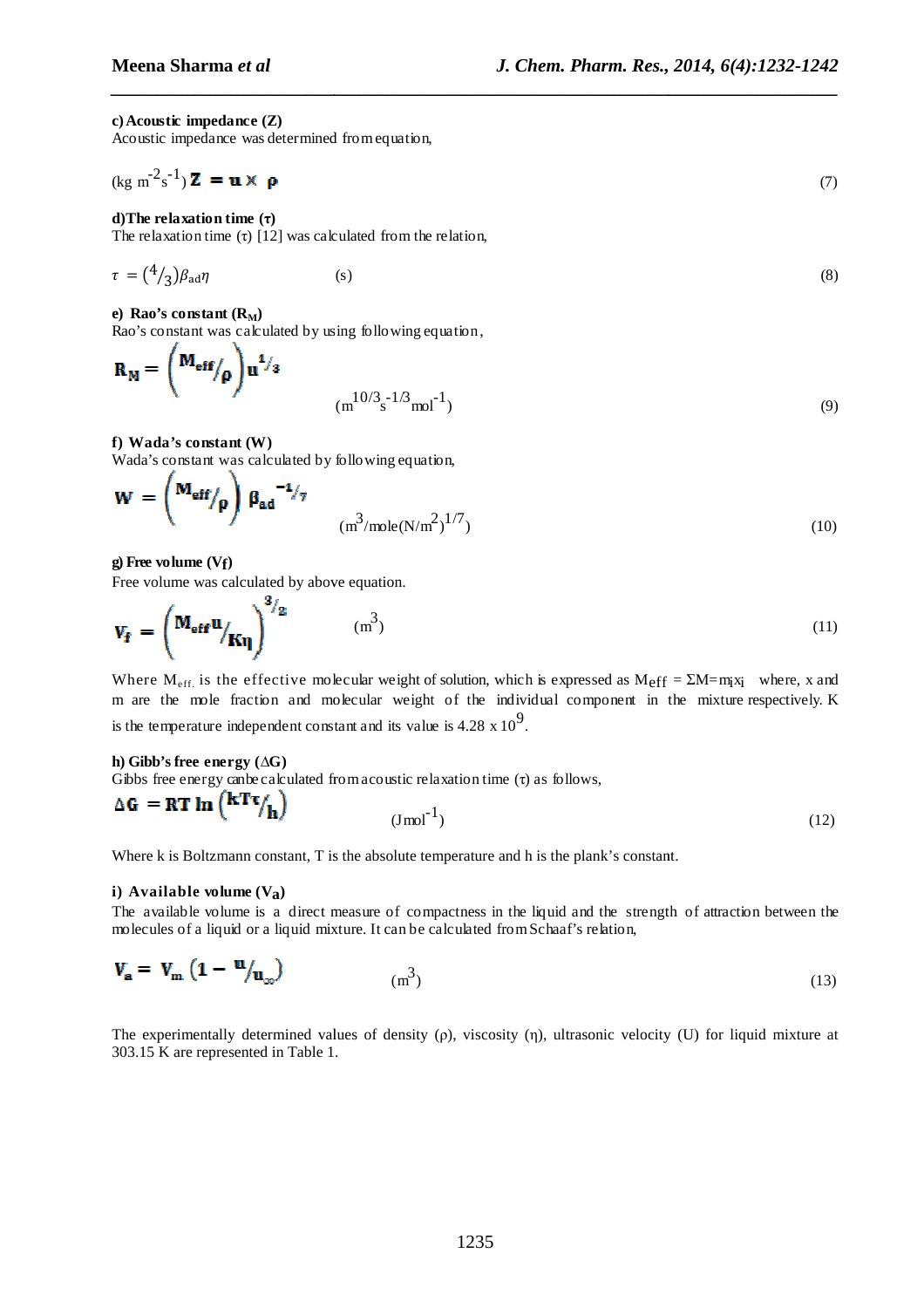| Conc. of ZnSO <sub>4</sub> | $\overline{U}$      | $\rho x 10^3$       | $\eta$ x10 <sup>-3</sup> |  |
|----------------------------|---------------------|---------------------|--------------------------|--|
| $(mod \, Kg^{-1})$         | $(m s-1)$           | $(Kg m^{-3})$       | $(Kg m^{-1} s^{-1})$     |  |
|                            | 1% glucose solution |                     |                          |  |
| 0.00                       | 1511.75             | 0.9991              | 0.8114                   |  |
| 0.02                       | 1514.3              | 1.0016              | 0.8181                   |  |
| 0.04                       | 1516.8              | 1.0062              | 0.8283                   |  |
| 0.06                       | 1517.88             | 1.0110              | 0.8353                   |  |
| 0.08                       | 1522.3              | 1.0133              | 0.8464                   |  |
| 0.10                       | 1524.48             | 1.0159              | 0.8549                   |  |
|                            | 2% glucose solution |                     |                          |  |
| 0.00                       | 1513.03             | 1.0036              | 0.8251                   |  |
| 0.02                       | 1516.3              | 1.0064              | 0.8328                   |  |
| 0.04                       | 1519.3              | 1.0105              | 0.8410                   |  |
| 0.06                       | 1522.3              | 1.0153              | 0.8518                   |  |
| 0.08                       | 1527.5              | 1.0174              | 0.8604                   |  |
| 0.10                       | 1531.3              | 1.0202              | 0.8696                   |  |
|                            | 3% glucose solution |                     |                          |  |
| 0.00                       | 1514.8              | 1.0070              | $0.\overline{8381}$      |  |
| 0.02                       | 1518.66             | 1.0097              | 0.8460                   |  |
| 0.04                       | 1521.86             | 1.0143              | 0.8556                   |  |
| 0.06                       | 1526.83             | 1.0190              | 0.8665                   |  |
| 0.08                       | 1530.9              | 1.0201              | 0.8754                   |  |
| 0.10                       | 1537.3              | 1.0234              | 0.8843                   |  |
|                            | 4% glucose solution |                     |                          |  |
| 0.00                       | 1519.39             | 1.0107              | 0.8516                   |  |
| 0.02                       | 1520.66             | 1.0133              | 0.8590                   |  |
| 0.04                       | 1525.3              | 1.0177              | 0.8699                   |  |
| 0.06                       | 1530.5              | 1.0224              | 0.8811                   |  |
| 0.08                       | 1536.5              | 1.0240              | 0.8900                   |  |
| 0.10                       | 1542.3              | 1.0277              | 0.9005                   |  |
|                            | 5% glucose solution |                     |                          |  |
| 0.00                       | 1522.3              | 1.0143              | 0.8647                   |  |
| 0.02                       | 1525.3              | 1.0163              | 0.8738                   |  |
| 0.04                       | 1529.3              | 1.0214              | 0.8853                   |  |
| 0.06                       | 1535                | $1.\overline{0261}$ | 0.8965                   |  |
| 0.08                       | 1538.5              | 1.0277              | 0.9041                   |  |
| 0.10                       | 1545.8              | 1.0297              | 0.9154                   |  |

**Table 1: Experimental parameters (U,** ρ **and ) for liquid mixture at 303.15 K.** 

*\_\_\_\_\_\_\_\_\_\_\_\_\_\_\_\_\_\_\_\_\_\_\_\_\_\_\_\_\_\_\_\_\_\_\_\_\_\_\_\_\_\_\_\_\_\_\_\_\_\_\_\_\_\_\_\_\_\_\_\_\_\_\_\_\_\_\_\_\_\_\_\_\_\_\_\_\_\_*

In the present analysis viscosity, density and ultrasonic velocity increases with increasing concentrations of solute. The density increase with increasing concentration of solutes proposes a fair strong electrolyte nature of  $\text{ZnSO}_4$  in which the  $Zn^{++}$  ions tends to attract the water molecules. The gradual increase in values of ultrasonic velocity and viscosity with different concentration of ZnSO4 in various glucose solutions confirms the increase of cohesive forces because of strong interactions between solute and solvent molecules [13]. It is observed that the ultrasonic velocity (U) increase with increase in  $\text{Zn}^{++}$  ions concentrations in various glucose solutions. Molecular association is thus responsible for the observed change. This association is due to Hydrogen bonding between solute and solvent molecules.

Derived parameters such as Adiabatic compressibility ( $\beta_{ad}$ ), inter molecular free length ( $L_f$ ), acoustic impedance (Z), relaxation time (τ) for liquid mixture at 303.15K are represented in Table 2.

The value of adiabatic compressibility  $(\beta_{ad})$  and intermolecular free length  $(L_f)$  decreases and these two parameters shows an opposite behaviour as compared to ultrasonic velocity (U). Experimentally it has been reported that U and  $L_f$  vary inversely of each other with change in composition of the mixture [14-16] as in the present system.  $\beta_{ad}$  values decreases with increase in solute concentration, Because in aqueous  $\text{Zn}^{++}$  ions solution,  $\text{Zn}^{++}$  ions have tendency to form a core compact structure with the solvent molecules through hydrogen bonding. The decrease in compressibility can be explained due to structural changes of molecules in the mixture resulting to an increase in ultrasonic velocity. With increase in concentration adiabatic compressibility goes on decreasing. A large fraction of water molecule exerts electrostatic force of attraction, which have affinity to attracts the neighbouring molecules results decrease in the effective volume of water.With this increase in ionic concentration electrostatic forces cause the structure to break and the solute surrounded water molecules are more compactly packed, results decrease in adiabatic compressibility (βad), this shows that solute-solute interactions are lesser than solute-solvent interactions. Thus this effect reduces the adiabatic compressibility with increase in the  $\text{Zn}^{++}$  ions concentration [17-19].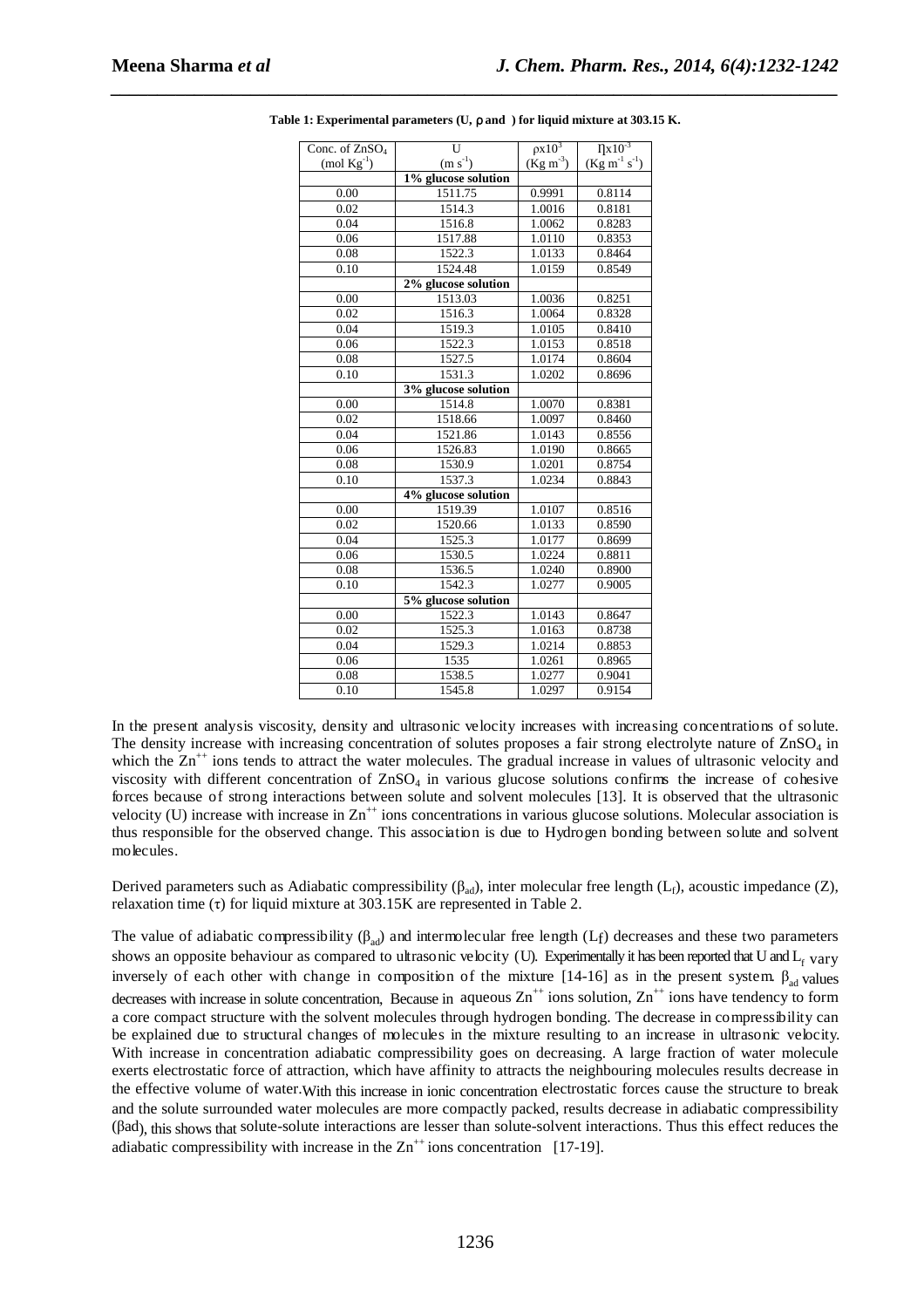| Conc.of ZnSO <sub>4</sub> | $\beta_{ad} x 10^{-10}$ | $L_f x 10^{-11}$    | $Z \times 10^6$      | $\tau$ x $10^{-13}$ |  |  |  |
|---------------------------|-------------------------|---------------------|----------------------|---------------------|--|--|--|
| $(mod Kg^{-1})$           | $(m^2 N^1)$             | (m)                 | $(Kg m^{-2} s^{-1})$ | (s)                 |  |  |  |
|                           |                         | 1%Glucose solution  |                      |                     |  |  |  |
| 0.00                      | 4.3796                  | 4.3425              | 1.5104               | 4.7263              |  |  |  |
| 0.02                      | 4.3540                  | 4.3297              | 1.5167               | 4.7432              |  |  |  |
| 0.04                      | 4.3198                  | 4.3127              | 1.5262               | 4.7589              |  |  |  |
| 0.06                      | 4.2929                  | 4.2992              | 1.5346               | 4.7692              |  |  |  |
| 0.08                      | 4.2587                  | 4.2821              | 1.5425               | 4.7940              |  |  |  |
| 0.10                      | 4.2355                  | 4.2704              | 1.5487               | 4.8157              |  |  |  |
|                           | 2%Glucose solution      |                     |                      |                     |  |  |  |
| 0.00                      | 4.3526                  | 4.3290              | 1.5185               | 4.7764              |  |  |  |
| 0.02                      | 4.3216                  | 4.3136              | 1.5260               | 4.7867              |  |  |  |
| 0.04                      | 4.2873                  | 4.2964              | 1.5352               | 4.7953              |  |  |  |
| 0.06                      | 4.2500                  | 4.2772              | 1.5456               | 4.8151              |  |  |  |
| 0.08                      | 4.2127                  | 4.2590              | 1.5540               | 4.8209              |  |  |  |
| 0.10                      | 4.1802                  | 4.2424              | 1.5622               | 4.8349              |  |  |  |
|                           |                         | 3%Glucose solution  |                      |                     |  |  |  |
| 0.00                      | 4.3276                  | 4.3166              | 1.5254               | 4.8236              |  |  |  |
| 0.02                      | 4.2944                  | 4.3000              | 1.5333               | 4.8320              |  |  |  |
| 0.04                      | 4.2568                  | $4.\overline{2811}$ | 1.5436               | 4.8439              |  |  |  |
| 0.06                      | 4.2098                  | 4.2574              | 1.5558               | 4.8506              |  |  |  |
| 0.08                      | 4.1791                  | 4.2380              | 1.5645               | 4.8612              |  |  |  |
| 0.10                      | 4.1345                  | 4.2192              | 1.5733               | 4.8625              |  |  |  |
|                           |                         | 4%Glucose solution  |                      |                     |  |  |  |
| 0.00                      | 4.2859                  | 4.2957              | 1.5356               | 4.8544              |  |  |  |
| 0.02                      | 4.2676                  | 4.2866              | 1.5409               | 4.8767              |  |  |  |
| 0.04                      | 4.2232                  | 4.2642              | 1.5524               | 4.8862              |  |  |  |
| 0.06                      | 4.1755                  | 4.2401              | 1.5648               | 4.8933              |  |  |  |
| 0.08                      | 4.1364                  | 4.2202              | 1.5734               | 4.8960              |  |  |  |
| 0.10                      | 4.0908                  | 4.1968              | 1.5850               | 4.8995              |  |  |  |
|                           |                         | 5%Glucose solution  |                      |                     |  |  |  |
| 0.00                      | 4.2551                  | 4.2803              | 1.5438               | 4.8939              |  |  |  |
| 0.02                      | 4.2291                  | 4.2672              | 1.5502               | 4.9151              |  |  |  |
| 0.04                      | 4.1861                  | 4.2454              | 1.5620               | 4.9290              |  |  |  |
| 0.06                      | 4.1363                  | 4.2201              | 1.5750               | 4.9320              |  |  |  |
| 0.08                      | 4.1110                  | 4.2072              | 1.5811               | 4.9434              |  |  |  |
| 0.10                      | 4.0642                  | 4.1832              | 1.5917               | 4.9480              |  |  |  |

*\_\_\_\_\_\_\_\_\_\_\_\_\_\_\_\_\_\_\_\_\_\_\_\_\_\_\_\_\_\_\_\_\_\_\_\_\_\_\_\_\_\_\_\_\_\_\_\_\_\_\_\_\_\_\_\_\_\_\_\_\_\_\_\_\_\_\_\_\_\_\_\_\_\_\_\_\_\_* **Table 2: Derived parameters (**β**ad,** *L***f, Z and**τ**) for liquid mixture at 303.15K** 

The free length decreases with increasing solute concentration. The increase of ultrasonic velocity in a solution of different concentration results decrease of intermolecular free lengths as a result of mixing the component [20-22], this indicates a large interaction between solute and solvent molecules and suggests a structure promoting behaviour on the addition of solute.

The acoustic impedance  $(Z)$ , relaxation time  $(τ)$  and Gibb's free energy  $(\Delta G)$  increase with increase in concentration of solute. The behaviour of acoustic impedance becomes responsible for the propagation of ultrasonic waves, and this behaviour can be explained on the basis of lyophobic interaction between solute and solvent molecules. The relaxation time and Gibb's free energy, both these parameters shows the presence of molecular interaction by the addition of solute concentration.

The relaxation time which is in the order of  $10^{-13}$  second is due to the structural relaxation process [23]. This suggested that these molecules get rearranged due to supportive process [15]. Due to hydrogen bonding between the molecules, unlike molecules approach close to each other and this causes increase in the values of Gibb's free energy.

Derived parameters Rao's constant  $(R_M)$ , Wada's constant  $(W)$ , free volume  $(Vf)$ , gibb's free energy ( $\Delta G$ ) and available volume  $(V_a)$  for liquid mixture at 303.15K are represented in Table 3.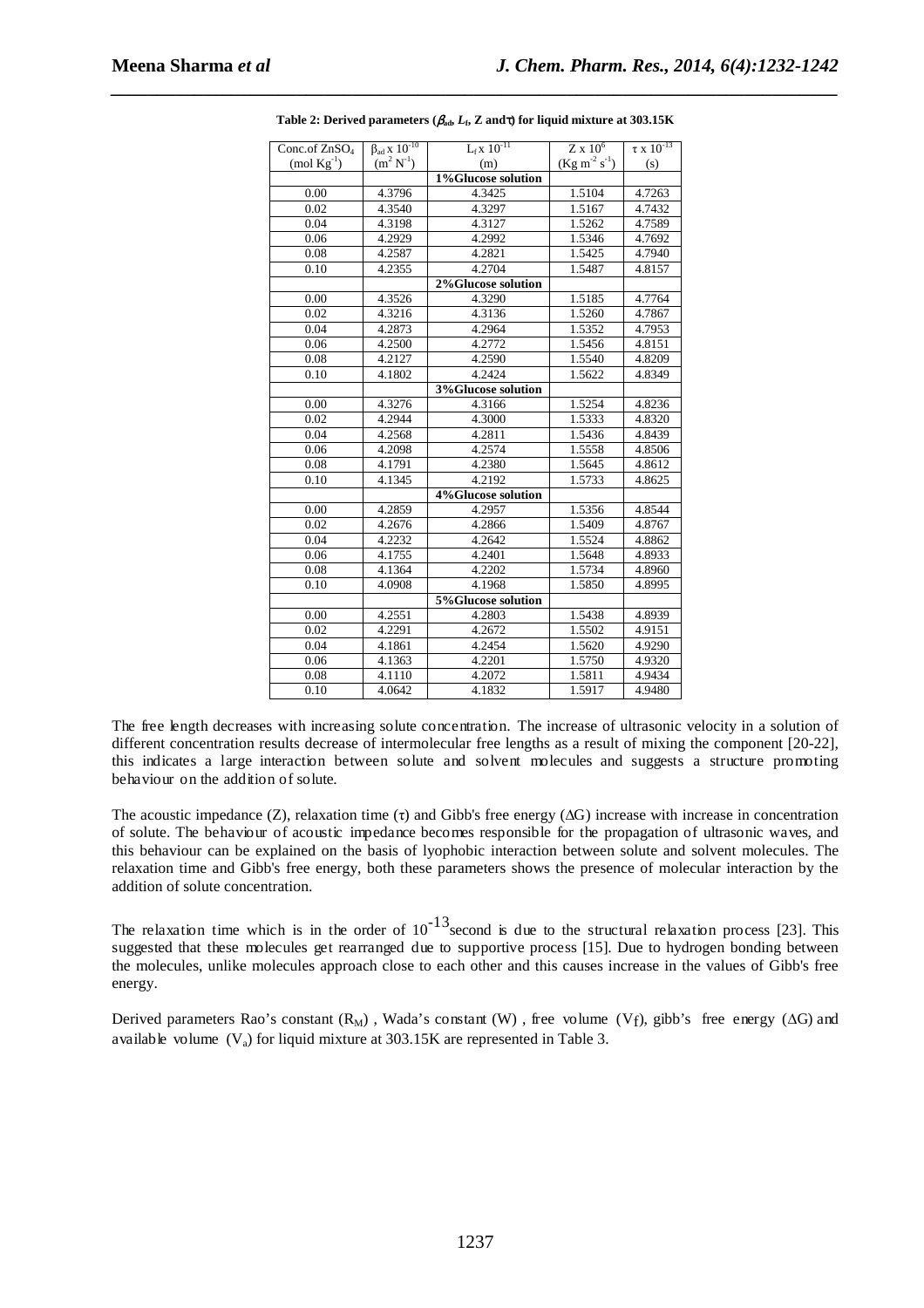| Conc.of ZnSO <sub>4</sub> | $R_M$ x $10^{-4}$            | $\frac{1}{\text{W} \times 10^{-3}}$ | $V_f$ x $10^{-8}$ | $\Delta G \times 10^{-21}$ | $V_a$ x $10^{-7}$ |
|---------------------------|------------------------------|-------------------------------------|-------------------|----------------------------|-------------------|
| $(mod \, Kg^{-1})$        | $(m^{10/3}s^{-1/3}mol^{-1})$ | ${m^3/mole(N/m^2)^{1/7}}$           | $(m^3)$           | $( J\text{mol}^{-1})$      | (m <sup>3</sup> ) |
|                           |                              | 1%Glucose solution                  |                   |                            |                   |
| 0.00                      | 2.0865                       | 3.9494                              | 2.2233            | 4.5745                     | 10.0273           |
| 0.02                      | 2.0939                       | 3.9644                              | 2.2157            | 4.5895                     | 9.7666            |
| 0.04                      | 2.0969                       | 3.9725                              | 2.2022            | 4.6033                     | 9.4902            |
| 0.06                      | 2.0989                       | 3.9788                              | 2.1950            | 4.6123                     | 9.3735            |
| 0.08                      | 2.1133                       | 4.0068                              | 2.1877            | 4.6340                     | 8.9212            |
| 0.10                      | 2.1214                       | 4.0235                              | 2.1793            | 4.6529                     | 8.7003            |
|                           |                              | 2%Glucose solution                  |                   |                            |                   |
| 0.00                      | 2.0968                       | 3.9712                              | 2.2008            | 4.6186                     | 9.9278            |
| 0.02                      | 2.1039                       | 3.9860                              | 2.1954            | 4.6277                     | 9.5802            |
| 0.04                      | 2.1093                       | 3.9980                              | 2.1892            | 4.6352                     | 9.2543            |
| 0.06                      | 2.1115                       | 4.0046                              | 2.1707            | 4.6524                     | 8.9138            |
| 0.08                      | 2.1216                       | 4.0242                              | 2.1674            | 4.6575                     | 8.3473            |
| 0.10                      | 2.1294                       | 4.0401                              | 2.1592            | 4.6696                     | 7.9324            |
|                           |                              | 3% Glucose solution                 |                   |                            |                   |
| 0.00                      | 2.1098                       | 3.9976                              | 2.1837            | 4.6598                     | 9.7822            |
| 0.02                      | 2.1178                       | 4.0138                              | 2.1793            | 4.6671                     | 9.3666            |
| 0.04                      | 2.1214                       | 4.0228                              | 2.1677            | 4.6773                     | 9.0070            |
| 0.06                      | 2.1259                       | 4.0334                              | 2.1560            | 4.6831                     | 8.4429            |
| 0.08                      | 2.1356                       | 4.0524                              | 2.1522            | 4.6923                     | 8.0025            |
| 0.10                      | 2.1456                       | 4.0721                              | 2.1485            | 4.6934                     | 7.2854            |
|                           |                              | 4%Glucose solution                  |                   |                            |                   |
| 0.00                      | 2.1239                       | 4.0258                              | 2.1715            | 4.6864                     | 9.3078            |
| 0.02                      | 2.1309                       | 4.0404                              | 2.1643            | 4.7047                     | 9.1887            |
| 0.04                      | 2.1357                       | 4.0516                              | 2.1516            | 4.7137                     | 8.6622            |
| 0.06                      | 2.1405                       | 4.0627                              | 2.1396            | 4.7198                     | 8.0682            |
| 0.08                      | 2.1522                       | 4.0850                              | 2.1385            | 4.7221                     | 7.4021            |
| 0.10                      | 2.1596                       | 4.1004                              | 2.1311            | 4.7251                     | 6.7408            |
|                           |                              | 5%Glucose solution                  |                   |                            |                   |
| 0.00                      | 2.1380                       | 4.0542                              | 2.1585            | 4.7203                     | 9.0256            |
| 0.02                      | 2.1468                       | 4.0718                              | 2.1493            | 4.7384                     | 8.7073            |
| 0.04                      | 2.1503                       | 4.0807                              | 2.1341            | 4.7502                     | 8.2470            |
| 0.06                      | 2.1555                       | 4.0925                              | 2.1241            | 4.7528                     | 7.5911            |
| 0.08                      | 2.1662                       | 4.1133                              | 2.1229            | 4.7624                     | 7.2125            |
| 0.10                      | 2.1780                       | 4.1358                              | 2.1170            | 4.7663                     | 6.3807            |

**Table 3: Derived parameters (RM , W,Vf, ∆G and Va ) for liquid mixture at 303.15K** 



**Fig.2. Plot of adiabatic compressibility versus different conc. (m) of ZnSO4 in various glucose solutions at 303.15K. It is found that the adiabatic compressibility goes on decreasing with increase in the concentration of ZnSO4 in different glucose solutions**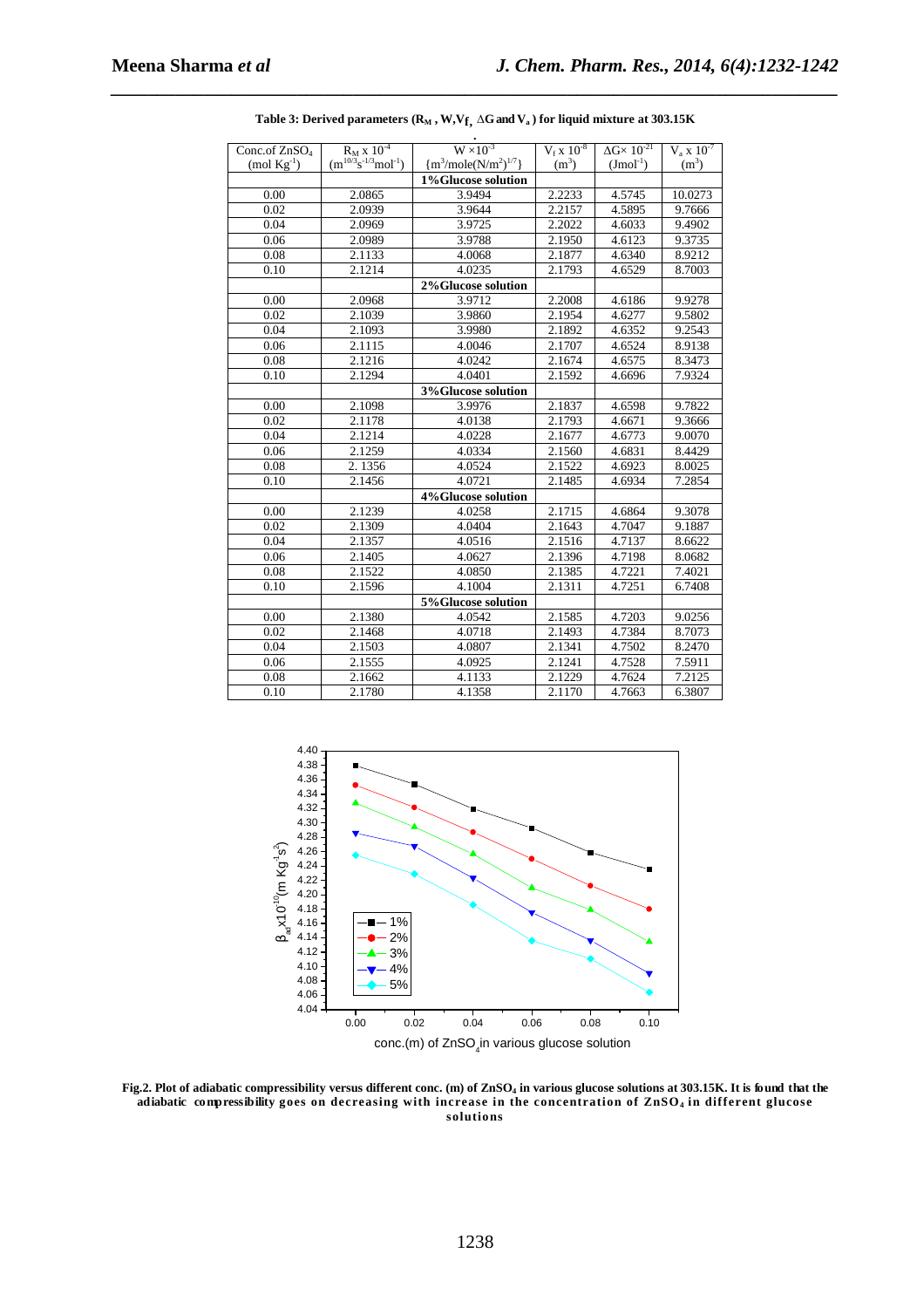

**Fig.3. Plot of intermolecular free length versus different conc. (m) of ZnSO4 in various glucose solutions at 303.15K. . It is found that intermolecular free length goes on decreasing with increase in the concentration of ZnSO4 in different glucose solutions** 



**Fig.4. Plot of Free volume versus various conc.(m)of ZnSO4 in various glucose solutions at 303.15K. It is found that free volume goes on decreasing with increase in the concentration of ZnSO4 in different glucose solutions** 

The values of Rao's constant  $(R_M)$  or molar sound velocity and Wada's constant (W) or molar compressibility increases with concentration because of the presence of more number of components and thus leads to a close packing of the medium and thereby increase the interactions between solute and solvent.

The values of free volume  $(V_f)$  and Available volume  $(V_a)$  decreases with increase in concentration of solute. With the increase in solute concentration, the strength of interaction between the molecules increases, this results decrease in free volume.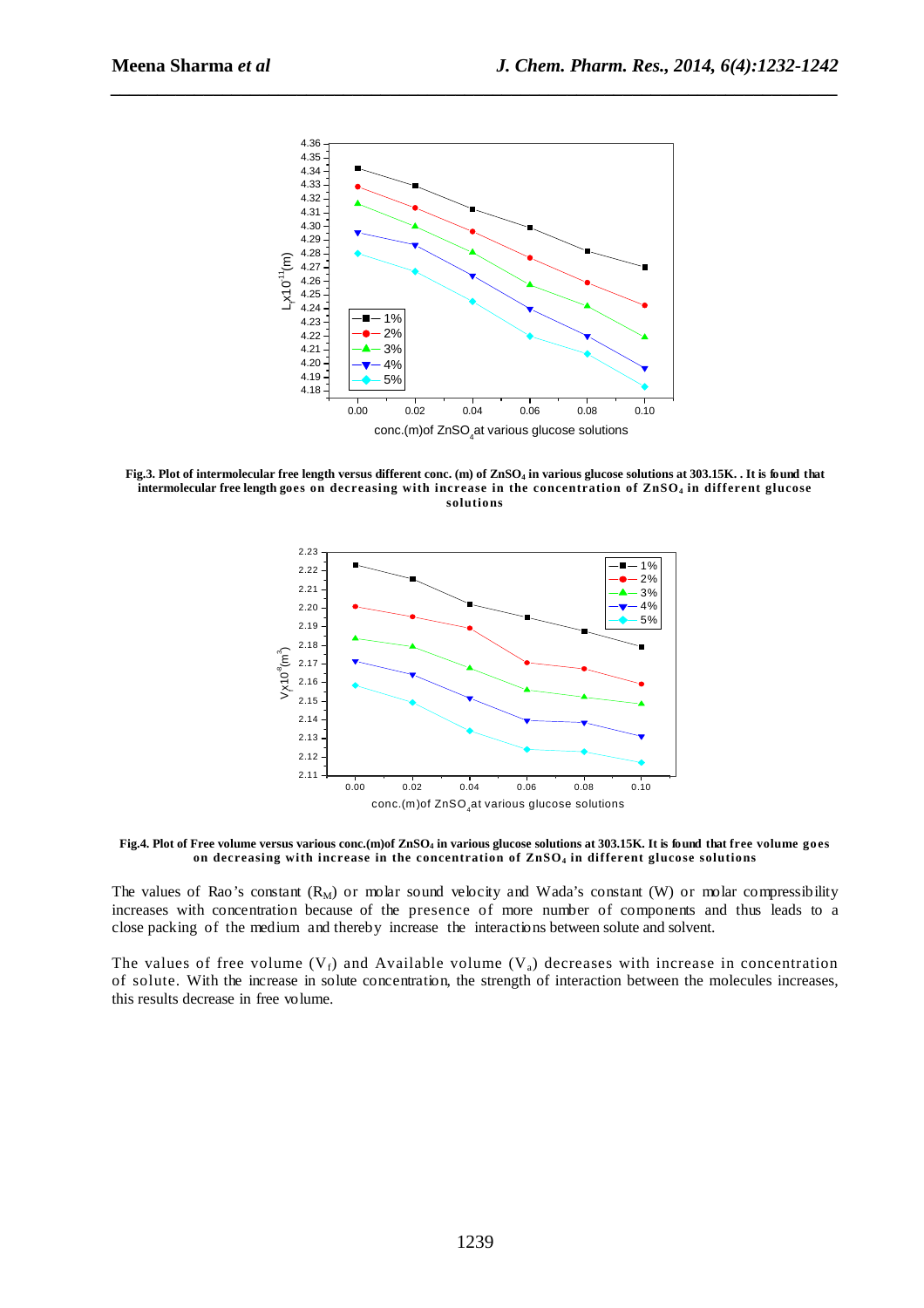

**Fig.5. Plot of Available volume versus various conc.(m) of ZnSO4 in various glucose solutions at 303.15 K. It is found that available volume goes on decreasing with increase in the concentration of ZnSO4 in different glucose solutions** 



**Fig.5. Plot of Gibb's free energy versus various conc.(m) of ZnSO4 in various glucose solutions at 303.15K. It is found that Gibb' s free energy goes on increases with increase in the concentration of ZnSO4 in different glucose solutions**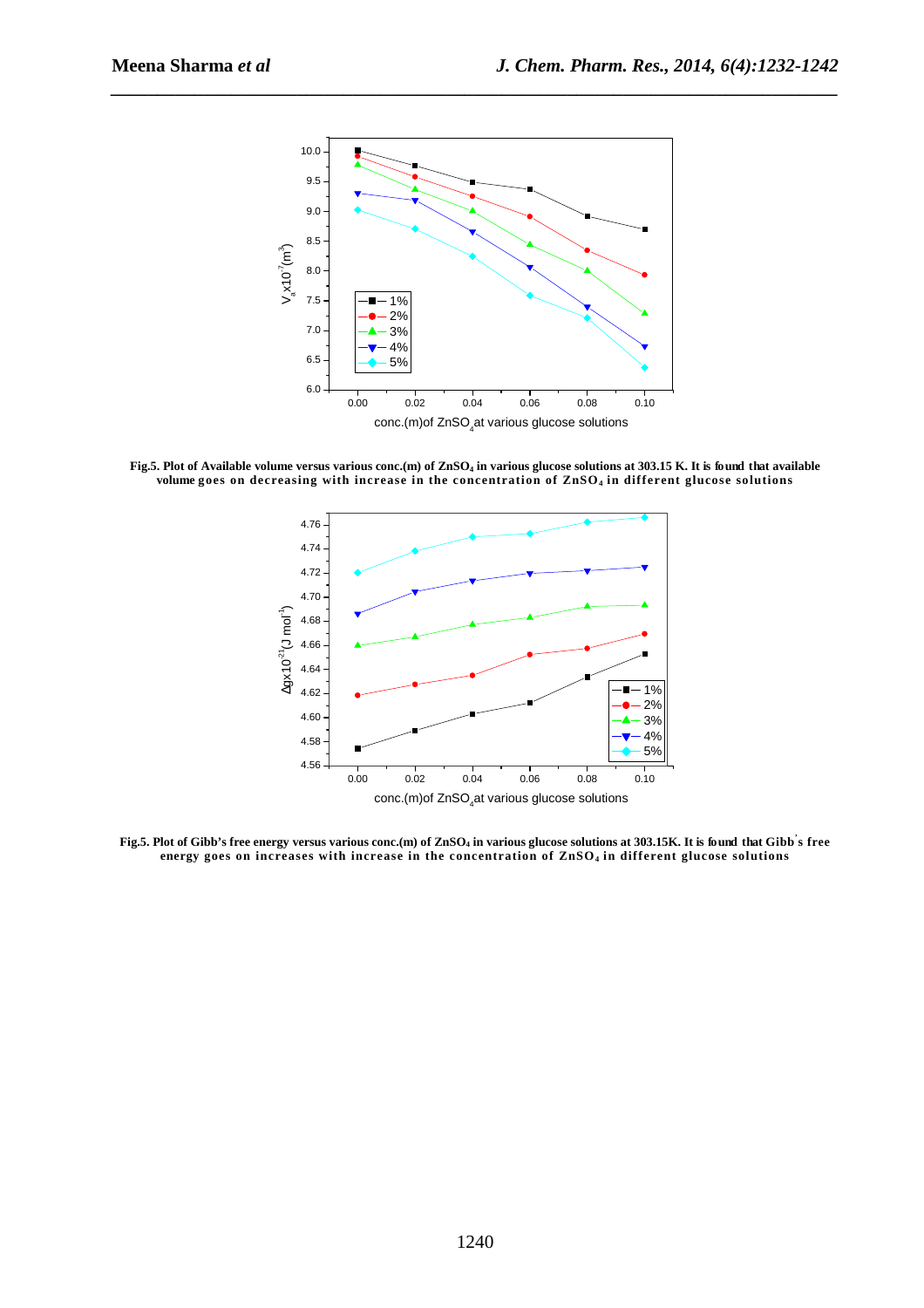



#### **CONCLUSION**

Ultrasonic investigations of molecular interactions in different aqueous solutions of glucose containing various conc. of ZnSO4 have been measured. The experimental parameters give the valuable information regarding ion-solvent interactions in aqueous solutions. Glucose used in aqueous system as solute, modify the structure of water molecules into more arranged structure due to the formation of hydrogen bonding. ZnSO<sub>4</sub> added as solute results breaking of hydrogen bonds of solvent system and thus produces free solvent molecules. This results in increase in the value of ultrasonic velocity and decrease in adiabatic compressibility with concentration which shows that solute-solute interactions are smaller than solute- solvent interactions. These structural changes in solutions are further conformed by decreasing values of intermolecular free length with concentration.

# **Acknowledgement**

The authors are thankful to Department of Chemistry, University of Jammu for financial support.

# **REFERENCES**

- [1] SB Alisha; MCS Subha; KC Rao, *J. Pure Appl. Ultrason*., **2001**, 23, 26.
- [2] MCS Subha; P Srinivasa Rao; G Narayanaswamy, *Acustica acta acustica*, **1996**, 82, 155.
- [3] A Ali; AK Nain; M Kamil*, Thermochim. Acta*., **1996**, 274, 209.
- [4] MCS Subha; S Srilalitha; KC Rao, *J. Pure Appl. Ultrason*., **1996**, 18, 59.
- [5] TV Chalikian; Annu, *Rev.Biophys. Struc*t., **2003**, 32, 207.
- [6] G Arul; L Palaniappan, *Indian J. Pure Appl. Phys*., **2001**, 39, 561.
- [7] RT Lagemann; WS Dunbar*, J. Phys. Chem*., **1945**, 49, 428.
- [8] B Jacobson, *Acta Chemica Scand*., **1952**, 6, 1485.
- [9] W Schaafs; Molekularakustik, *Springer-Verlag*, Berlin, **1963.**
- [10] B Jacobson, *Acta. Chemica. Scand***., 1951**, 5, 1214.
- [11] B Jacobson, *J. Chem. Phys*., **1952**, 20, 927.
- [12] JH Hildebrand*, J. Chem. Phys*., **1959**, 31C, 1423.
- [13] AN Kannappan; R Palani*. Ind. J. Pure App. Phy*., **2007**, 45, 573.
- [14] A Ali; S Hyder; AK Nain*, Acoust. Lett*., **1997**, 21, 77.
- [15] A Ali; S Hyder; AK Nain, *Indian J. Phys*., **2000**, 74B, 63.
- [16] H Eyring; JF Kincaid, *J. Chem. Phys*., **1938**, 6, 620.
- [17] MS Raman; G Amirthaganesa,*. Ind. J. Phys*., **2004**, 78(12), 1329.
- [18] A Awasthi; JP Shukla. *Ultrasonics,* **2003**, 41, 477.
- [19] V Seetharaman; S Kalyansundaram; A Gopalan, *Ind. J. Pure App. Phy*., **2004**, 42, 735.
- [20] AK Nain; S Ahmad, *Acoustic Letters*, **1997,** 806.
- [21] UN Dash; GS Roy; S Mohanty; M Ray, *Ind. J. Pure App. Phy*., **2007**, 151.
- [22] V Kannapan; RJ Santhi, *Ind. J. Pure App. Phys*., **2005**, 43, 750.